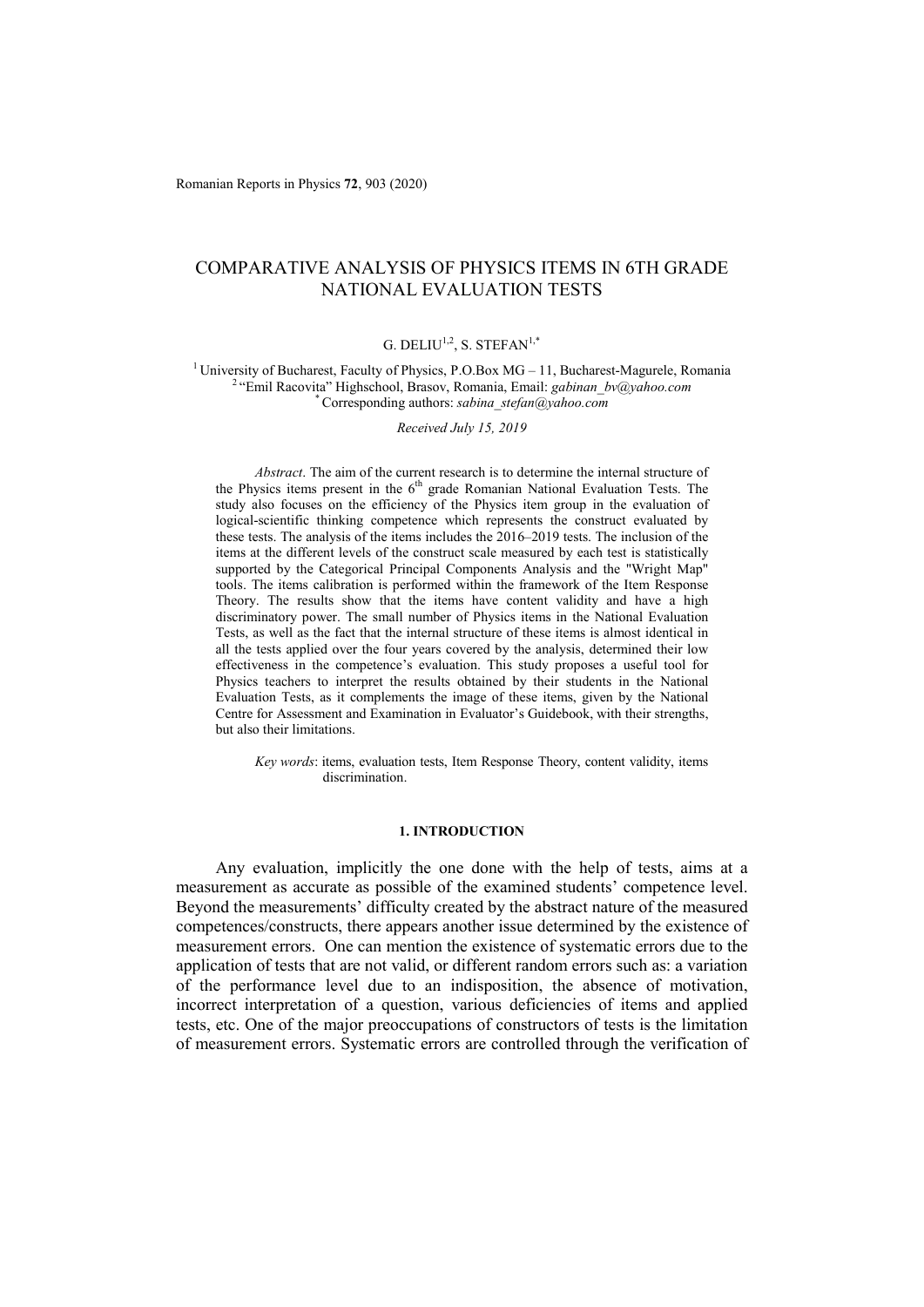test validity, whereas random errors are controlled through the verification of test reliability [1]. The validity can be controlled even from the stage of the construction of a test by using the "Construct Map" tool [2]. However, this is not enough. The validity of a test needs to be proved statistically with the help of specific techniques like the items-respondents/students map known as the "Wright-Map" and the Principal Components Analysis. These techniques can be applied after the constructed test was administered to a group of students, as they are based on the students' answer patterns to test items.

The reliability of a test is influenced by the difficulty and discrimination characteristics of the items [3]. These characteristics can be determined both in the Classical Test Theory (CTT) and in the Item Response Theory (IRT) [4]. This pair of theories presents strengths, but also limitations [5]. However, thanks to the mathematic rigor and the independence of item characteristics from the evaluated student group characteristics, the usage of IRT modeling is preferred for many analyses.

The usage of tests in the assessment of disciplinary competences, developed in students by studying a subject, is an ongoing practice in Romania. Besides these locally applied tests, a national evaluation of inter- and transdisciplinary competences is conducted, although these competences are reflected poorly in the national *curriculum*. The tests that make this type of assessment are the tests from the Programme for International Student Assessment (PISA) applied on a representative sample of schools, and the National Evaluation Tests on the 6th grade that are applied to all the schools in the country, since 2014.

National Evaluation Tests on the 6th grade applied in Mathematics and Natural Sciences target the determination of the development level of the transdisciplinary competence logical-scientific thinking built in students through the study of the subject group: Mathematics, Physics, and Biology [6]. Annual reports by the National Assessment and Examination Center (CNEE) [7, 8] on the results obtained by the students in these tests are complemented with studies related to the unidimensionality of items from the tests applied in 2016 and 2017 and studies in which the characteristics of items considered problematic were analyzed as they affected the equivalence of parallel tests, administered in the same year, in the mentioned time period [9, 10].

This research focuses exclusively on the Physics items from the National Evaluation Tests in Mathematics and Natural Sciences applied to 6th grade students in the years from 2016 to 2019.

The aim of the research is to determine the internal structure of these items, as well as to analyze how efficiently the Physics items group contributes to the assessment of the transdisciplinary logical-scientific thinking competence, measured by these tests, of 6th grade students.

The paper is structured as follows. In Section 2, the methodology of the conducted research, with an eye to reaching the set goal, is presented with its stages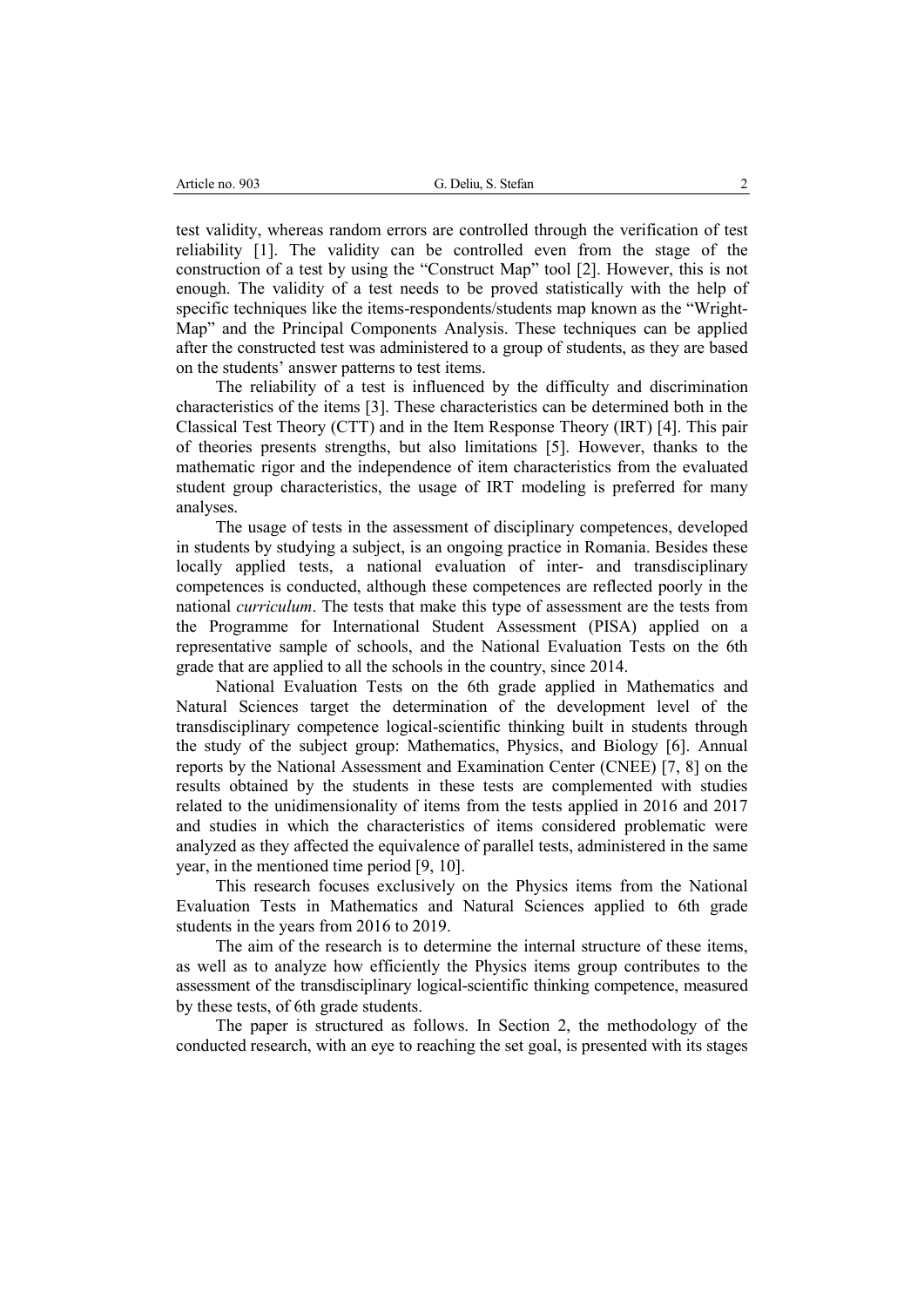and sequences. The results of the scientific research and their interpretation are presented in Section 3. The conclusions on the importance of the research for Physics teachers, as well as teachers from the rest of the scientific fields, end the paper.

#### **2. METHODOLOGY OF RESEARCH**

## 2.1. USED METHODS

The conducted research with the mentioned goal was realized in multiple stages.

In the *first stage* the test validity was verified, respectively the belonging of the Physics items to the levels of the construct measured by each test. This was done in three sequences:

1. The analysis of item statements and their inclusion in one of the three levels of the logical-scientific thinking competence/construct evaluated by these tests: conceptual and procedural knowledge, intuitive and deductive logicalscientific thinking, respectively abstract logical-scientific thinking [6].

2. Statistical analysis of item load in the competence/construct evaluated by these tests with the help of the Principal Components Analysis (PCA). By applying this statistical technique, it was intended the verification of the fact that the obtained data through the quantification of the students' answers to items have a high variance in the main component supposed competence/construct evaluated by the analyzed tests, thus bringing statistical support to the validity of these tests. Because the used data had a dichotomous nature, a particular case of PCA was applied, specific to the categorical data, named Categorical Principal Components Analysis (CATPCA) [11].

3. The qualitative analysis of validity through the conducting and interpreting of Wright-Map. The items-respondents map (here items-students) is a graphic representation that allows the comparison of estimated difficulty of items with the evaluated students' competence levels. In the way that it is constructed, Wright-Map facilitates the fast, visual verification of items' difficulty and their belonging to the scale levels of the evaluated competence/construct, therefore it permits a qualitative analysis of the analyzed tests validity [12].

Starting from the fact that the reliability of a test is influenced by the item characteristics that make up the test, in the *second stage* of the research these characteristics were determined. The IRT modeling was applied as the validity analyses conducted in the previous stage support statistically the unidimensionality of the items. The logistic unidimensional model with two parameters was used. The model allowed the determination of difficulty and discrimination characteristics of items. Based on this, item characteristic curves and informational curves were raised. This made possible the identification of relevance intervals in which the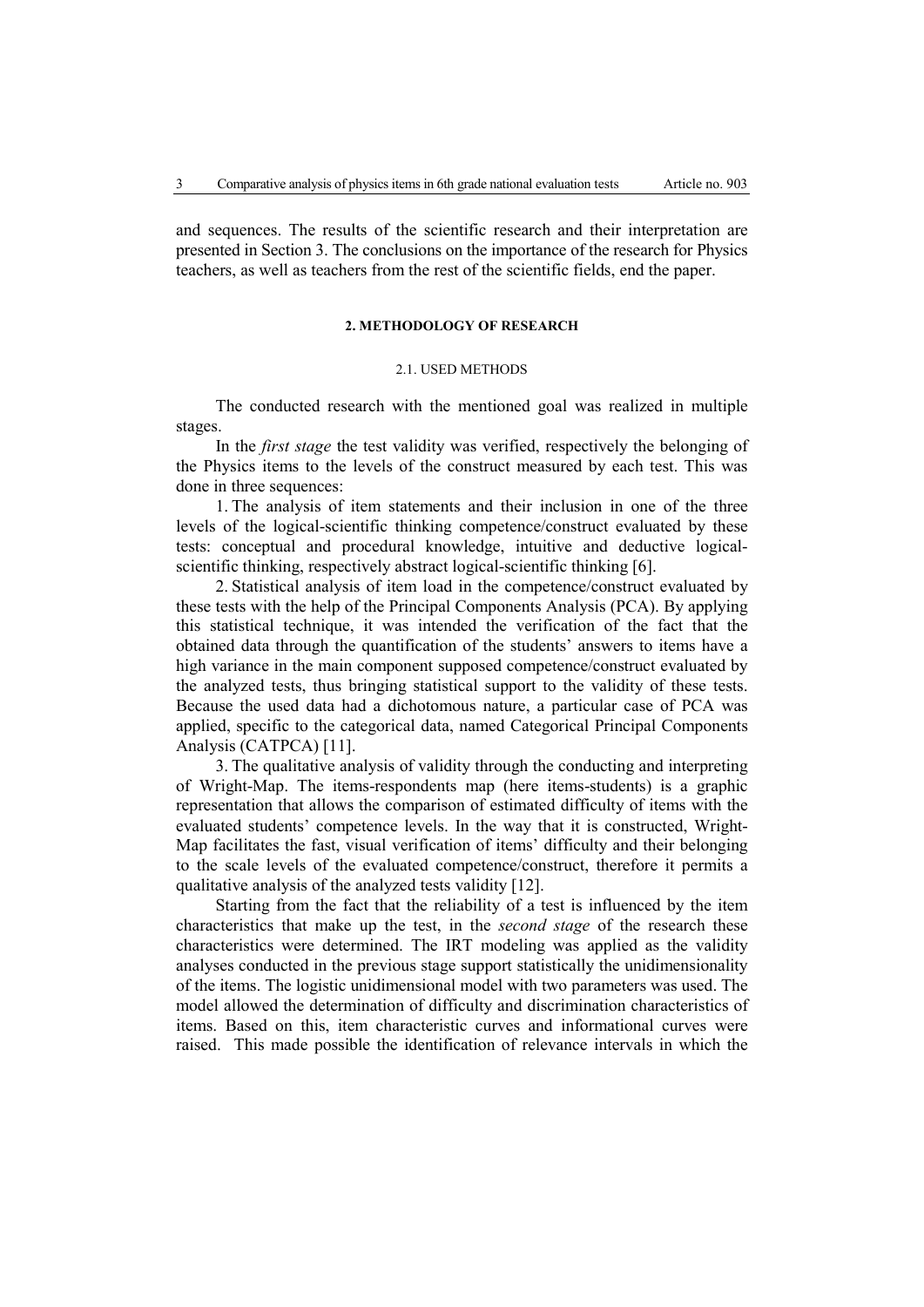items allow the determination of the students' competence levels with minimum errors.

### 2.2. DATA

The data based on which the conducting of statistical analyses was done, were constituted of answer patterns of students that took the National Evaluation Tests at the sixth-grade level in Mathematics and Sciences during the period 2016– 2019. The structure of the 7204 answer patterns gathered throughout the four years is as follows: 883, respectively 853 answer patterns of students who took Test 1, respectively Test 2 in 2016; 1104 answer patterns associated with Test 1, respectively 1053 answer patterns associated with Test 2 in 2017; 950, respectively 949 answer patterns of students who took Test 1, respectively Test 2 in 2018, and 720, respectively 692 answer patterns collected in 2019 associated with Test 1, respectively Test 2. All subjects are 6th students and between 12 and 13 years old.

It is worth mentioning that, during the period 2016–2019 to which the analysis refers, all National Evaluation Tests in Mathematics and Natural Sciences for grade six were made up of 5 Mathematics items, 5 Physics items, 5 Biology items. Regarding the Physics items, two items had closed answers with answer choices and three items had open answers. Although, in this analysis, in order to eliminate the subjectivity factor of the teachers as evaluators in the allocation of an answer code to the items with open answers, all items were treated as dichotomous, attributing a score of 0 for an incorrect or incomplete answer, and 1 for a correct answer.

#### **3. RESULTS AND DISCUSSIONS**

### 3.1. VALIDITY ANALYSIS

## 3.1.1. Construct Map

The validity foundations of a test are laid since the test construction stage. In this regard, the graphic tool "Construct Map" is used. The making of this map involves the following stages: identifying the test evaluated competence/construct, constructing of a measurable, observable behaviors scale with different load levels in the test evaluated competence/construct and the populating the behaviors scale with items (Fig. 1).

The tests analyzed in this paper have not been constructed by the research team but by the CNEE. This has pushed the research approach in the opposite direction than the one used by the constructor of tests (Fig. 1). Thus, starting from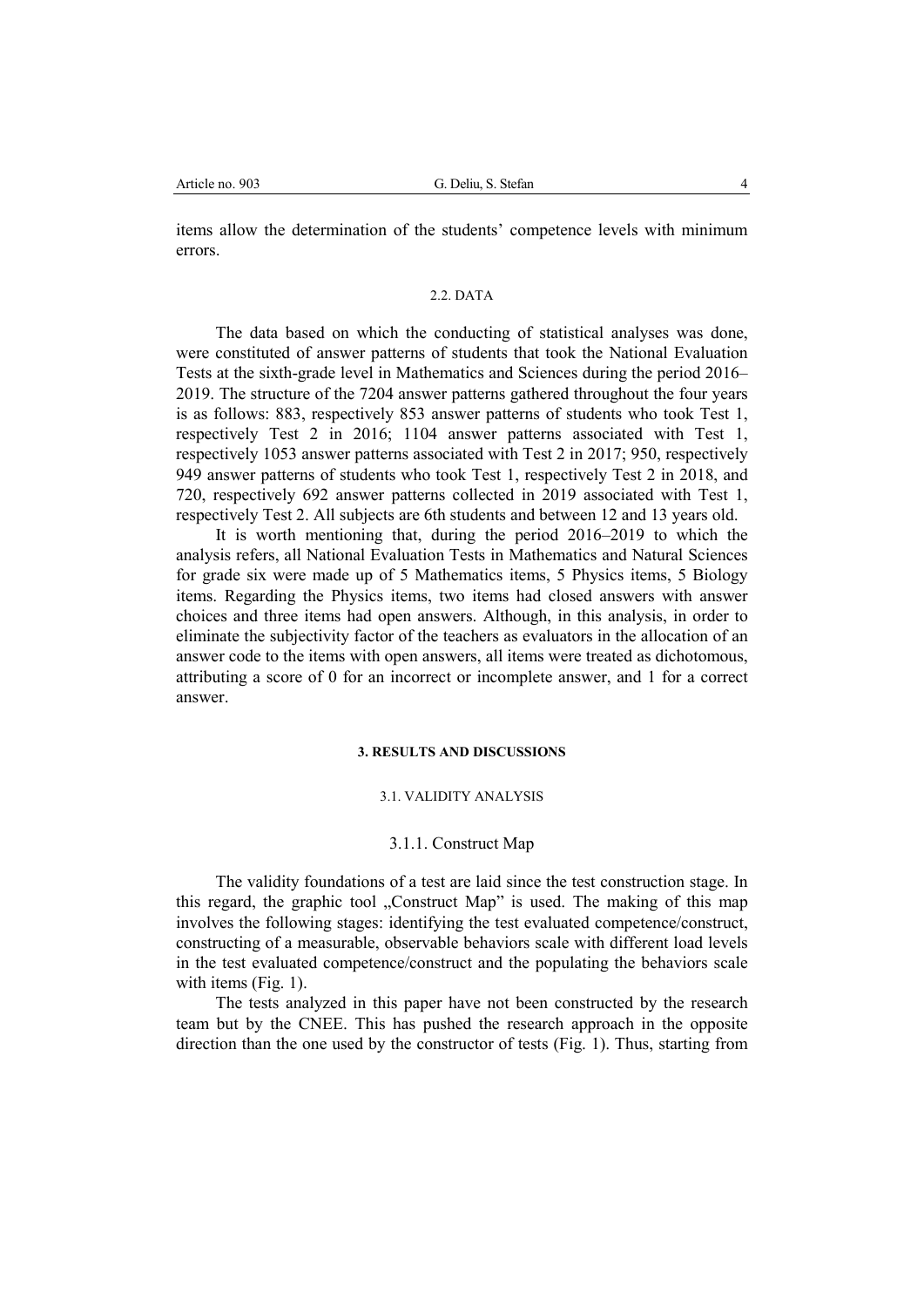the tasks from the items' statements, the behaviors that should be manifested by students who solve the items were identified.



Fig. 1 – Algorithm of Construct Map creation.

These behaviors of cognitive nature were then ranked and grouped, generating a scale of three loading levels in the competence/construct *logical-scientific thinking* evaluated by these tests: *conceptual and procedural knowledge, intuitive and deductive logical-scientific thinking,* and respectively *abstract logical-scientific thinking.* 

The statements of all items were analyzed, those in Mathematics and those in Physics and Biology as well. The items associated with these subjects had the same position in the tests each year of the analyzed period. The Physics items had the greatest stability. Their structures were quasi-identical from one year to another, having differences only in the context in which the task was placed. This affirmation is supported by the information presented in Table 1, in which the data and the requirement of Item 4, from the analyzed tests, are presented.

| Test/year | Item 4                             |                      |
|-----------|------------------------------------|----------------------|
|           | Data                               | Requirement          |
| 1 2016    | $d = 21$ km, $v = 5$ m/s           | $\Delta t = ?$ (min) |
| 2 2016    | $d = 30$ km, $v = 5$ m/s           | $\Delta t = ?$ (min) |
| 1 2017    | $d = 1.5$ km, $v = 0.5$ m/s        | $\Delta t = ?$ (min) |
| 2 2017    | $d = 6$ km, $v = 0.4$ m/s          | $\Delta t = ?$ (min) |
| 1 2018    | $d = 24$ km, $\Delta t = 80$ min   | $v = ? (m/s)$        |
| 2 2018    | $d = 2.25$ km, $\Delta t = 75$ min | $v = ? (m/s)$        |
| 1 2019    | $d = 1.2$ m, $v = 16$ m/s          | $\Delta t$ = ? (ms)  |
| 2 2019    | $d = 5$ cm, $v = 10$ cm/s          | $\Delta t = ?$ (ms)  |

*Table 1*  Item 4 structure from the analyzed tests

This quasi-identical structure of Physics items from the applied tests in the period 2017–2019 made the framing of these items on the levels of the competence/ construct scale to be the same for every test (Fig. 2).

Items 3 and 8 were framed on the fundamental level of the logical-scientific thinking competence/construct, level named conceptual and procedural knowledge. Item 3 is an answer choice type whose solving meant the identification of the length measuring tool (Tests 1 and 2 from 2016), respectively the correlation of the length, area, volume measurement unit's symbol with the measure units of these quantities (tests from 2017, 2018, 2019). The solving of Item 8 meant the identification of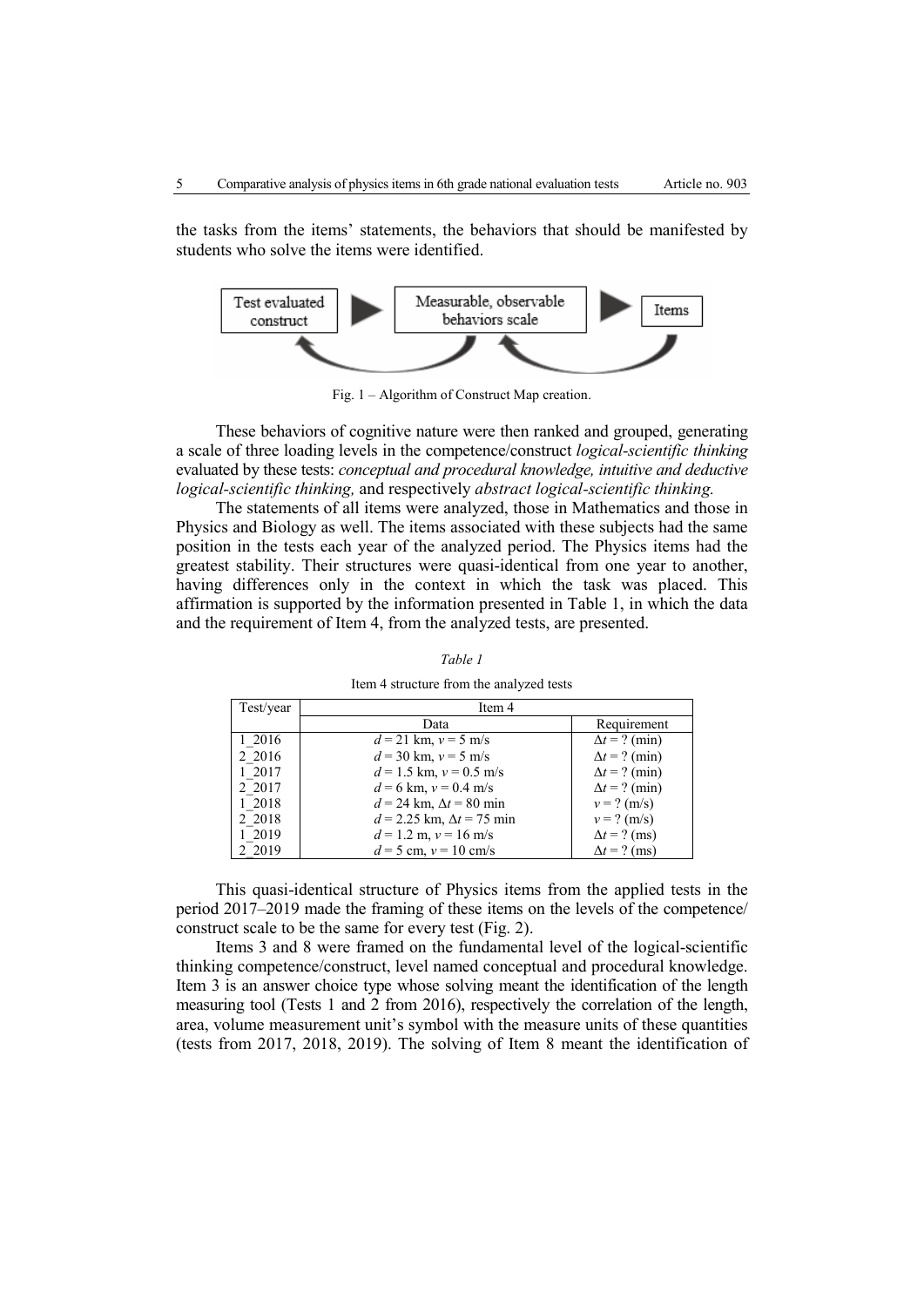some points in a graph, the reading of the temperature coordinate directly from the axes (tests from 2017, 2018, 2019), or through interpolation (tests from 2016) and the conducting of subtraction in order to find out by how much a temperature at a moment  $t_1$  is higher/lower than another at a moment  $t_2$ . Item 12 required the representation of a simple, electric circuit, using simple graphic symbols of the circuit elements. Although, the representation with the help of symbols is a first step towards abstract thinking, linking symbols to real objects (lightbulb, wiring, battery/generator) allowed the framing of this item in the thinking area that operates with elements belonging to the real space, so the *intuitive and deductive logical-scientific thinking.* 



Fig.  $2$  – The framing of the Physics items from the National Assessment Tests in  $6<sup>th</sup>$  grade Sciences on the levels of the evaluated construct scale.

Regarding Items 4 and 14, we can discuss the way students operate with abstract concepts like speed and density, their competence of putting together short demonstrations, starting from the given problem data in order to solve a task. These items are framed on the superior level of the construct scale, respectively the *abstract logical-scientific thinking* level.

As a wrap up to the first sequence of the first analysis stage, it can be said that Physics items from the analyzed tests have content validity, being framed in one of the three levels of the *logical-scientific thinking competence*/*construct* (Fig. 2). This was statistically supported by the results obtained in the following two sequences of analysis.

# 3.1.2. Categorical Principal Component Analysis

For all the analyzed tests it was chosen the extraction of two principal components, as it is important that the consistency of scales and the way in which the components load the test items be identified as precisely as possible.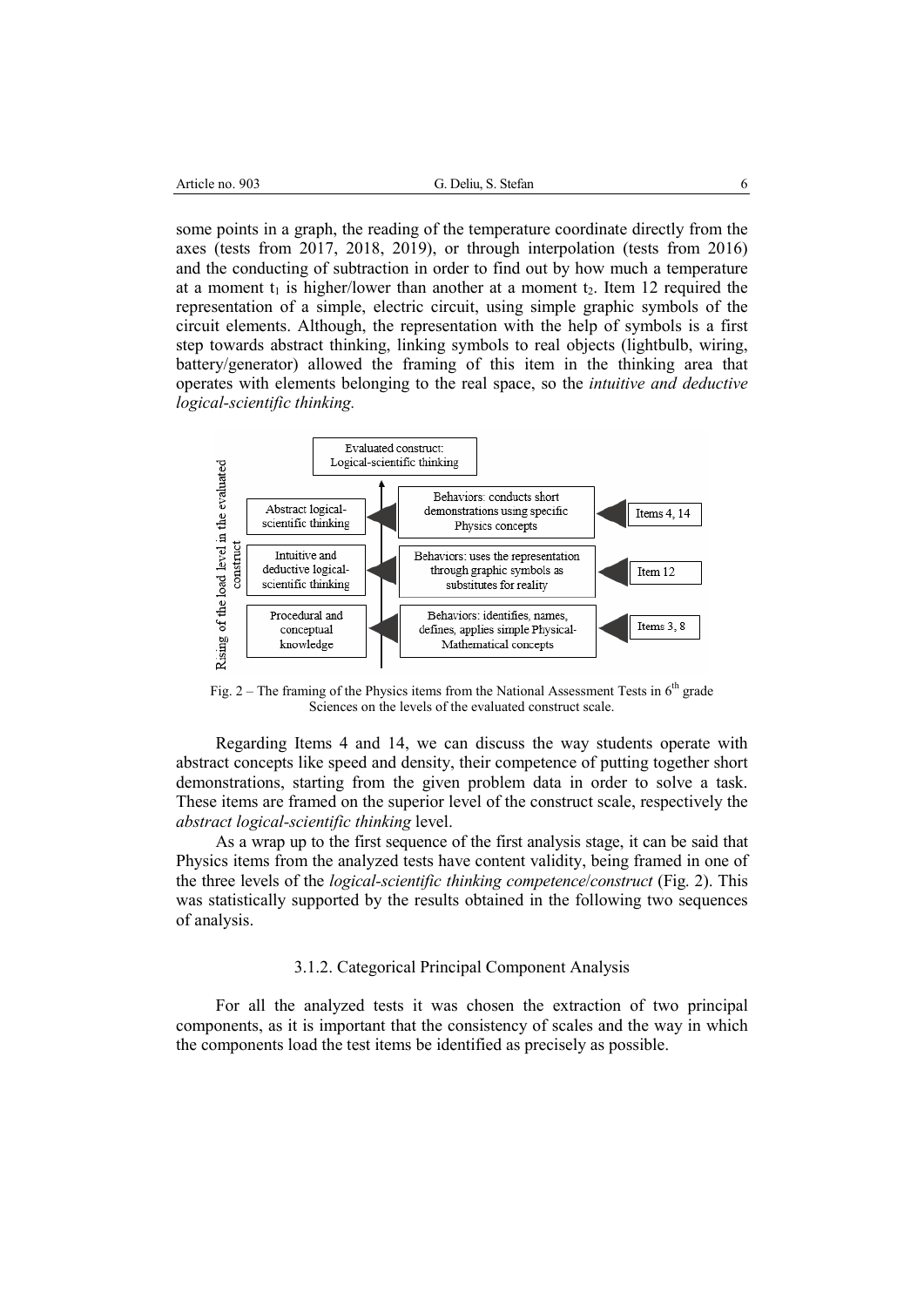In the case of Test 2 from 2018, for example, the convergence of the model with two, *a priori* defined, components was obtained only after a single iteration, the result being that the first principal component can explain about 21.21% of the variance of all items (Mathematics, Physics, Biology) (Eigenvalue = 3.18; Cronbach's Alpha  $= 0.73$ ), while the second component had a reduced consistency (Cronbach's Alpha =  $0.29$ ), explaining 9.19% of the item variance (Eigenvalue = 1.55). Therefore, the model with two principal components can consistently explain (Cronbach's Alpha =  $0.83$ ) about  $30.40\%$  of item variance (Eigenvalue =  $4.56$ ). For Test 2 from 2019, the first components can explain 21.92% of the variance of all items (Eigenvalue = 3.07; Cronbach's Alpha = 0.72), while the second component can explain 12.08% of the item variance (Eigenvalue = 1.55; Cronbach's Alpha =  $0.44$ ). Therefore, the two-dimensional model can consistently explain (Cronbach's Alpha =  $0.85$ ) about 34.01% of the item variance (Eigenvalue = 4.76).

Table 2 specifies the proportions from the total variance with which the components contributed to the item variance belonging to the two tests used for exemplification. These values are called coordinates of item load in the two components.

|                | Test 2 from 2018 |             | Test 2 from 2019 |             |
|----------------|------------------|-------------|------------------|-------------|
| Item           | Component 1      | Component 2 | Component 1      | Component 2 |
| 1              | 0.372            | $-0.371$    | 0.334            | $-0.417$    |
| $\overline{2}$ | 0.352            | $-0.306$    | 0.425            | $-0.410$    |
| 3              | 0.387            | $-0.458$    | 0.434            | $-0.438$    |
| 4              | 0.616            | 0.458       | 0.403            | 0.485       |
| 5              | 0.382            | $-0.079$    | 0.248            | 0.217       |
| 6              | 0.559            | $-0.040$    | 0.650            | 0.031       |
|                | 0.460            | 0.527       | 0.409            | 0.433       |
| 8              | 0.497            | $-0.303$    | 0.462            | $-0.443$    |
| 9              | 0.400            | 0.001       | 0.345            | 0.448       |
| 10             | 0.390            | $-0.128$    | 0.485            | 0.036       |
| 11             | 0.547            | 0.235       | 0.559            | 0.252       |
| 12             | 0.449            | $-0.044$    | 0.473            | $-0.055$    |
| 13             | 0.416            | $-0.127$    | 0.581            | $-0.190$    |
| 14             | 0.501            | 0.441       | 0.473            | 0.413       |
| 15             | 0.485            | $-0.259$    | 0.392            | $-0.193$    |

*Table 2* 

Coordinates of item load in the two components

Each item is graphically represented in the space of the two components, also called dimensions, by a vector whose orientation is given by the coordinates of item load in each component (Fig. 3).

The most important component is component 1. It can be observed, not only from Table 2 but from Fig. 3 as well, that all items, implicitly the Physics items, present high loads in this component. Regarding component 2, it plays a differentiation role between the items. There are items that have a very low load in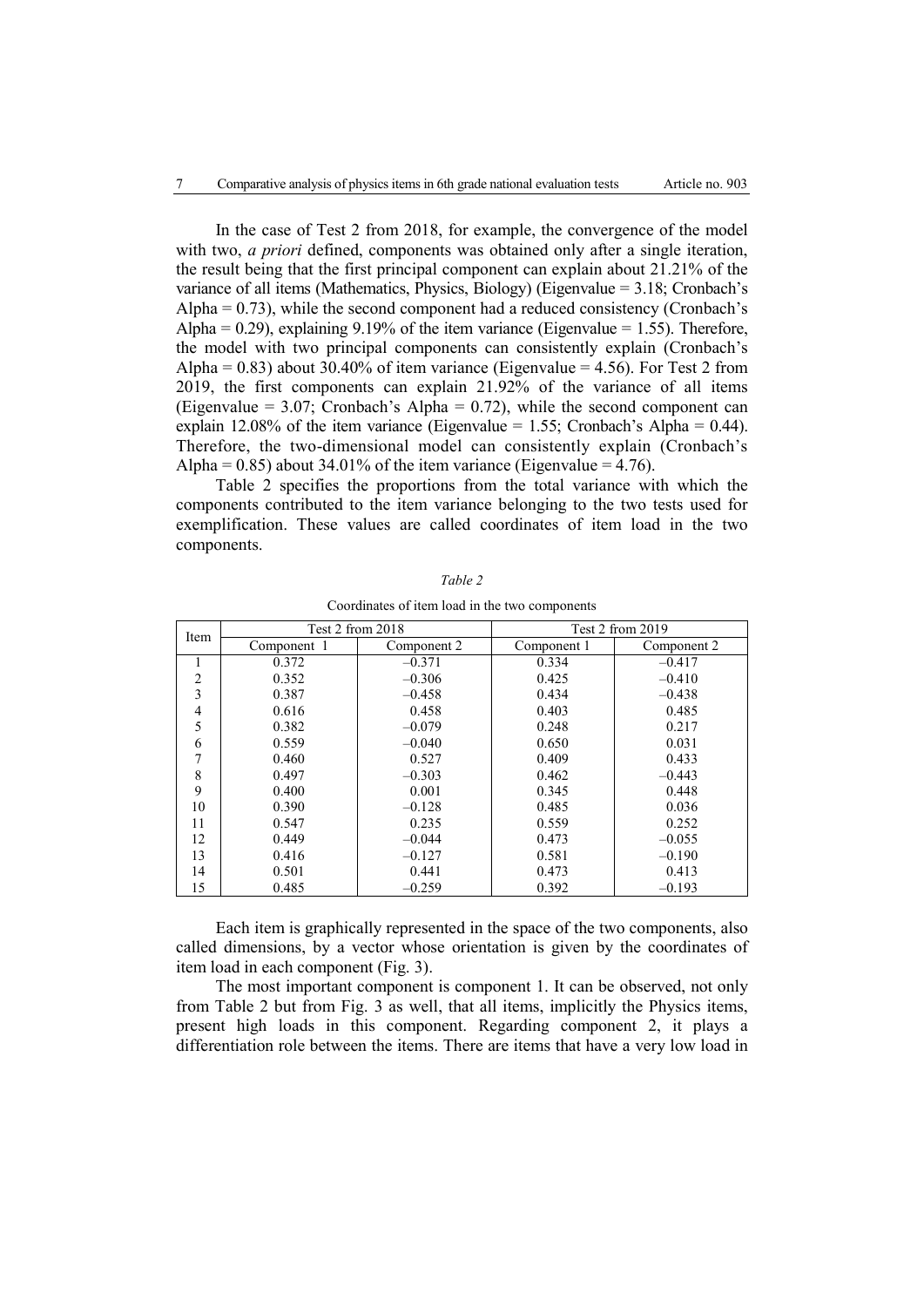| Article no. 903 |  |  |
|-----------------|--|--|
|-----------------|--|--|

this component, close to the value 0 (Item 12, for example). There are items that have a great load in component 2 (Items 4 and 14, for example) but also items that have negative loads (Items 3 and 8, for example), approximately equal in absolute value to the high, positive loads in this component. This leads to the separation of items into three clusters visible in all analyzed tests (Fig. 3), statistically supporting the affirmation according to which the three levels of the competence/construct measured by these tests stand behind the analyzed items. This construct is responsible for the variability of students' answers, the data, and the division of the vectors associated with the items in the three clusters.



Fig. 3 – The representations of the vector associates with Test 2 items-2018 (left) and Test 2-2019 (right) in the space of the two dimensions.

Regarding the Physics items, in cluster 1 are included Items 3 and 8, placed in the anterior stage of analysis, on the conceptual and procedural knowledge level. The Item 12 part of cluster 2 was included in the intuitive and deductive logicalscientific thinking level. Items 4 and 14 are part of cluster 3, being included in the abstract logical-scientific thinking level, in the anterior stage of the analysis.

By comparison with Mathematics items, respectively Biology items from the analyzed tests, this positioning of the vectors associated with the Physics items in the three cluster is stable, being found in all of these tests.

An exception is represented by the tests from 2016 in which Items 3 and 8 migrated in cluster 2 as a consequence of that year's item requirements being slightly different than the requirements of the same items from the tests applied during the period from 2017 to 2019 (Fig. 4).

For the tests from 2016, the requirement of Item 3 was that of identifying the measurement tool of length and not identifying the length measurement unit symbol, like in the tests from the rest of the years. Item 8, in the tests from 2016,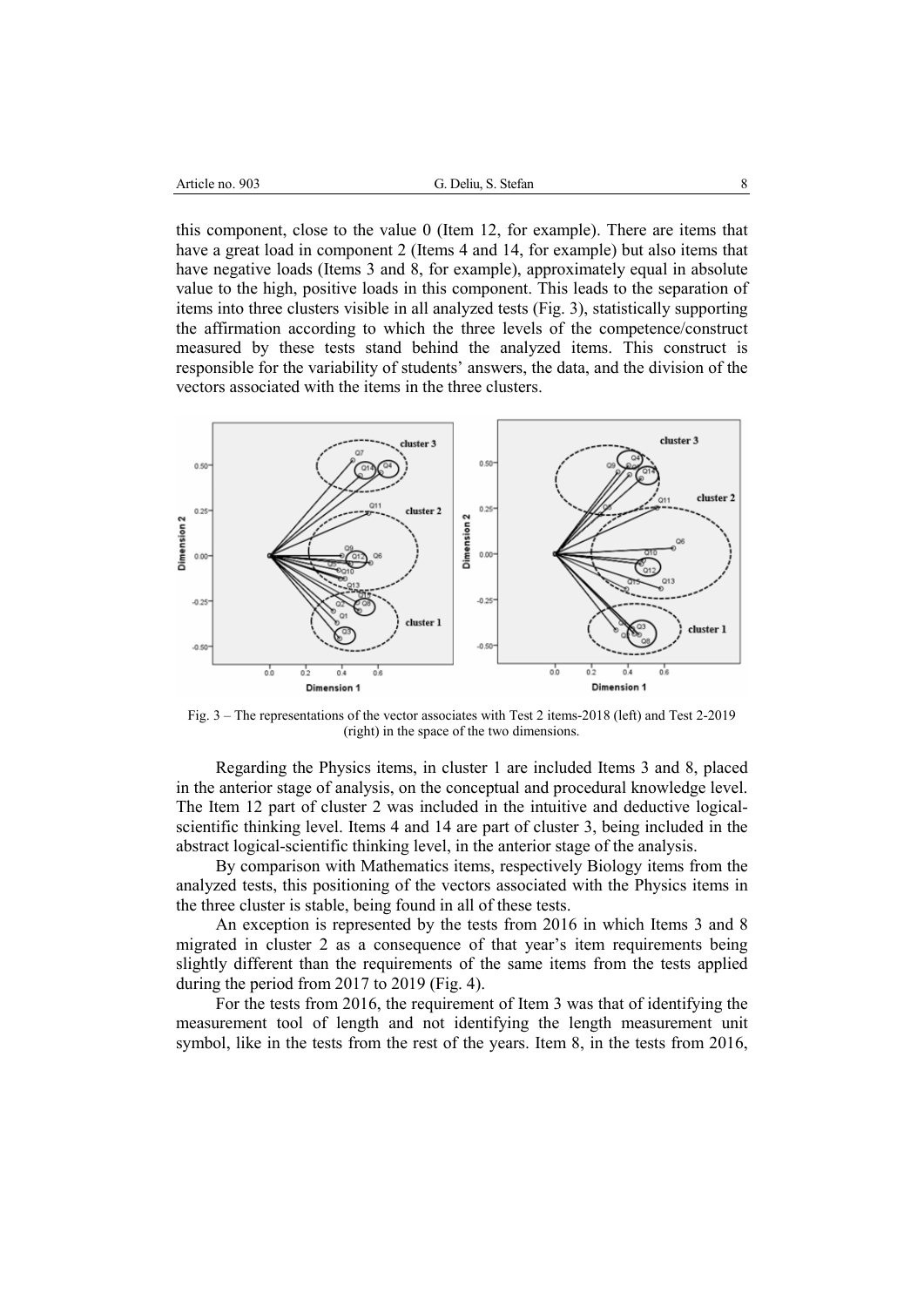was formulated differently as the reading of values from the axes of coordinates was made through interpolation and not through direct reading from the axes of coordinates, like in the tests from 2017 to 2019.



Fig. 4 – The migration of vectors associated with Items 3 and 8 in cluster 3 from Test 1 applied in 2016.

The CATPCA results exemplified on the test items from 2018 and 2019 appear in all the tests from the analyzed period, with the aforementioned exception, and statistically support the construct validity of these tests.

## 3.1.3. Wright Map

Previous sequences of the analysis had the role of showing that the items are, indeed, correlated with the levels of the construct scale, but only predictions were made regarding the level of item difficulty. Considering the way in which the construct scale was built, it was expected that the items associated with the inferior scale level, items conceptual and procedural knowledge, have reduced difficulties, items associated with the intuitive and deductive logical-scientific thinking level have medium difficulties, while items associated with the superior level of the construct scale, abstract logical-scientific thinking level, have high difficulties.

The way of operating of this sequence of analysis is represented in Test 2 from 2018 and 2019.

As can be seen from Fig. 5 and 6, Physics items manifest a level of difficulty corresponding to the construct scale level anticipated in the previous sequences of analysis.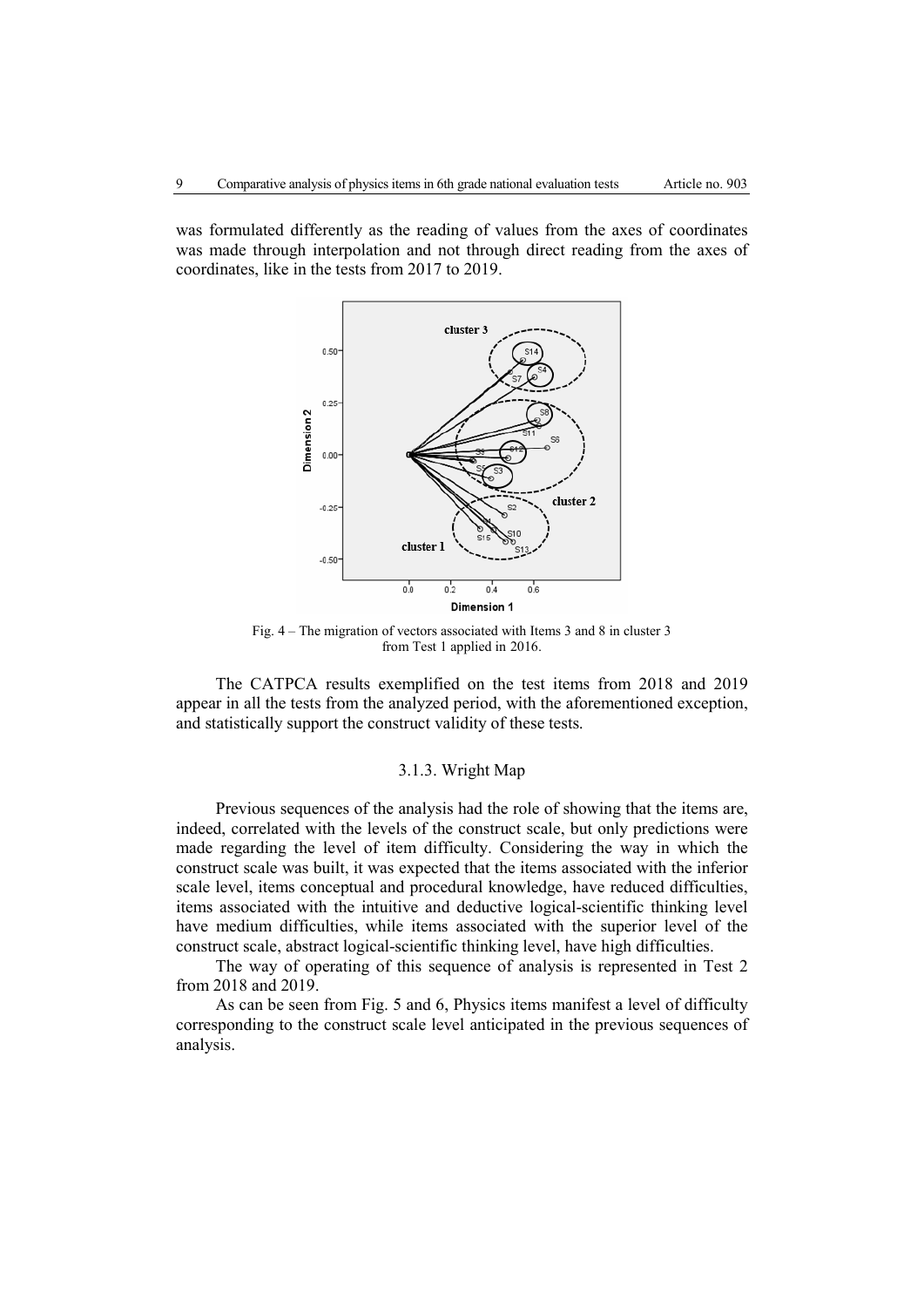| 903<br>no.<br>Article | Stefan<br>P<br>- | 1C |
|-----------------------|------------------|----|
|                       |                  |    |

Items 3 and 8 have negative Logits, within the range of  $(-3.5:-2)$  which means that the items are very easy. Item 12 has Logits close to the value 0 which means that it is an item of medium difficulty, while items 4 and 14 have positive Logits, very high, within the range of  $(+1.5;+3.5)$  which means that the items have a great difficulty.



Fig. 5 – Items-student map of Test 2 applied in 2018.



Fig. 6 – Items-student map of Test 2 applied in 2019.

In all analyzed tests the Physics items have the same behavior. An exception is Item 8 from the 2016 tests whose Logits has a slightly positive value which means that its level of difficulty is medium (Fig. 7). This behavior is explicable because the reading through interpolation of data from the axes of coordinated is, at the age level of sixth grade students, a more difficult task than the direct reading of data from the axes of coordinates.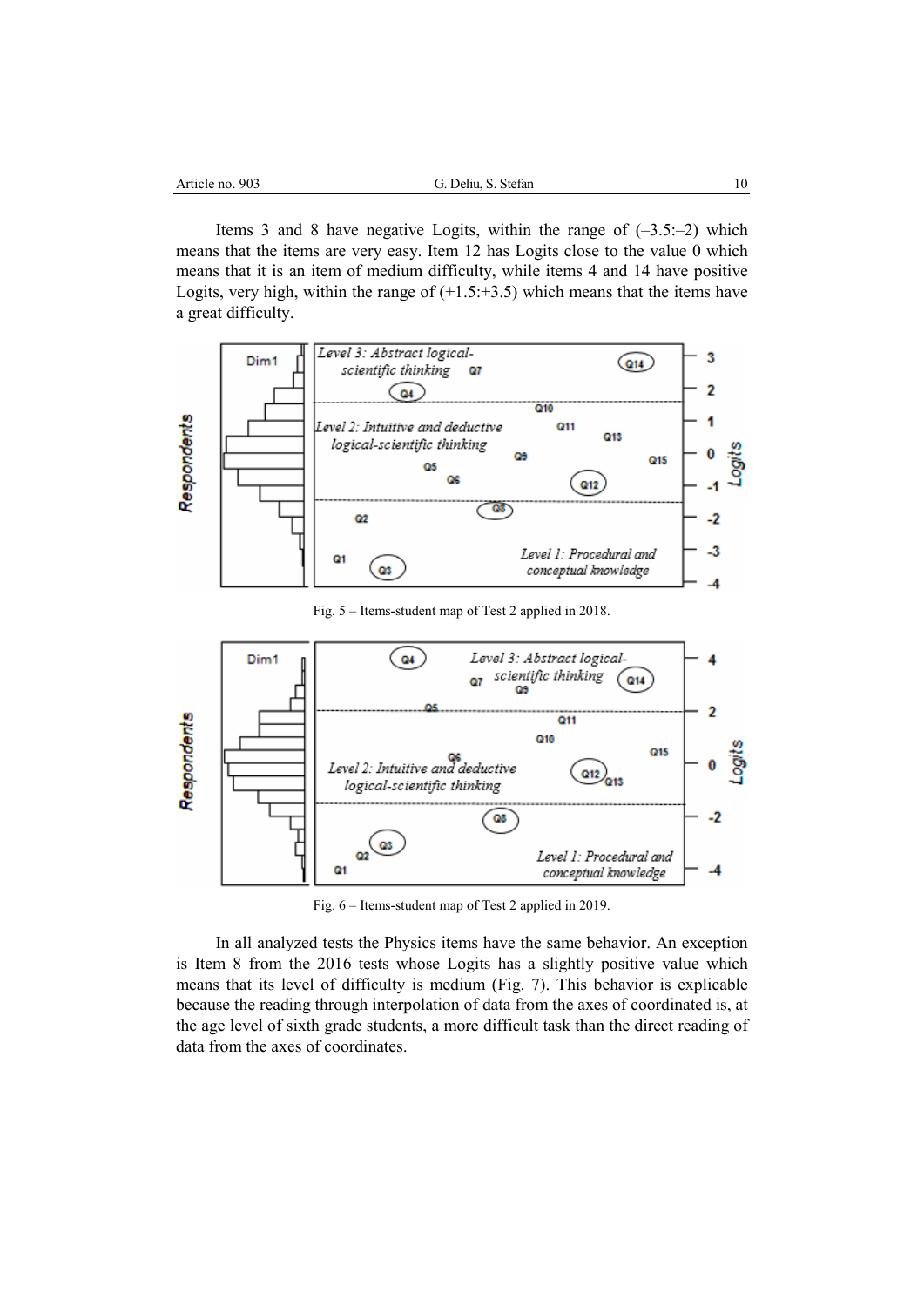



Fig. 7 – Items-student map of Test 1 applied in 2016.

### 3.2. ANALYSIS OF TEST RELIABILITY. IRT MODELING

The test reliability being influenced by the difficulty and discrimination levels of items, in this stage of analysis, these item characteristics were determined.

Because Physics items present big similarities from one test to another, with the aforementioned exceptions, in this section only the item characteristics from Test 2, applied in 2019, will be presented and analyzed. The results were obtained following the application of IRT modeling with two parameters.

As mentioned in the previous stages of the analysis, Item 3 is very easy. This is statistically supported by the IRT model used, which estimates a very low value of the difficulty parameter of this item,  $b = -2.02$ . As can be observed from the characteristic curve of the item (Fig. 8), students with very low competence levels  $(\theta = -2.02)$  manifest a probability of answering correctly of 50%. The item has a very high discrimination level,  $a = 1.70$ . For this reason, the characteristic curve has a very accentuated slope which leads to a fast change of the probability of answering correctly to the item from a region to another of the  $\theta$  competence scale.



Fig. 8 – Characteristic curve (left) and information curve (right) of Item 3.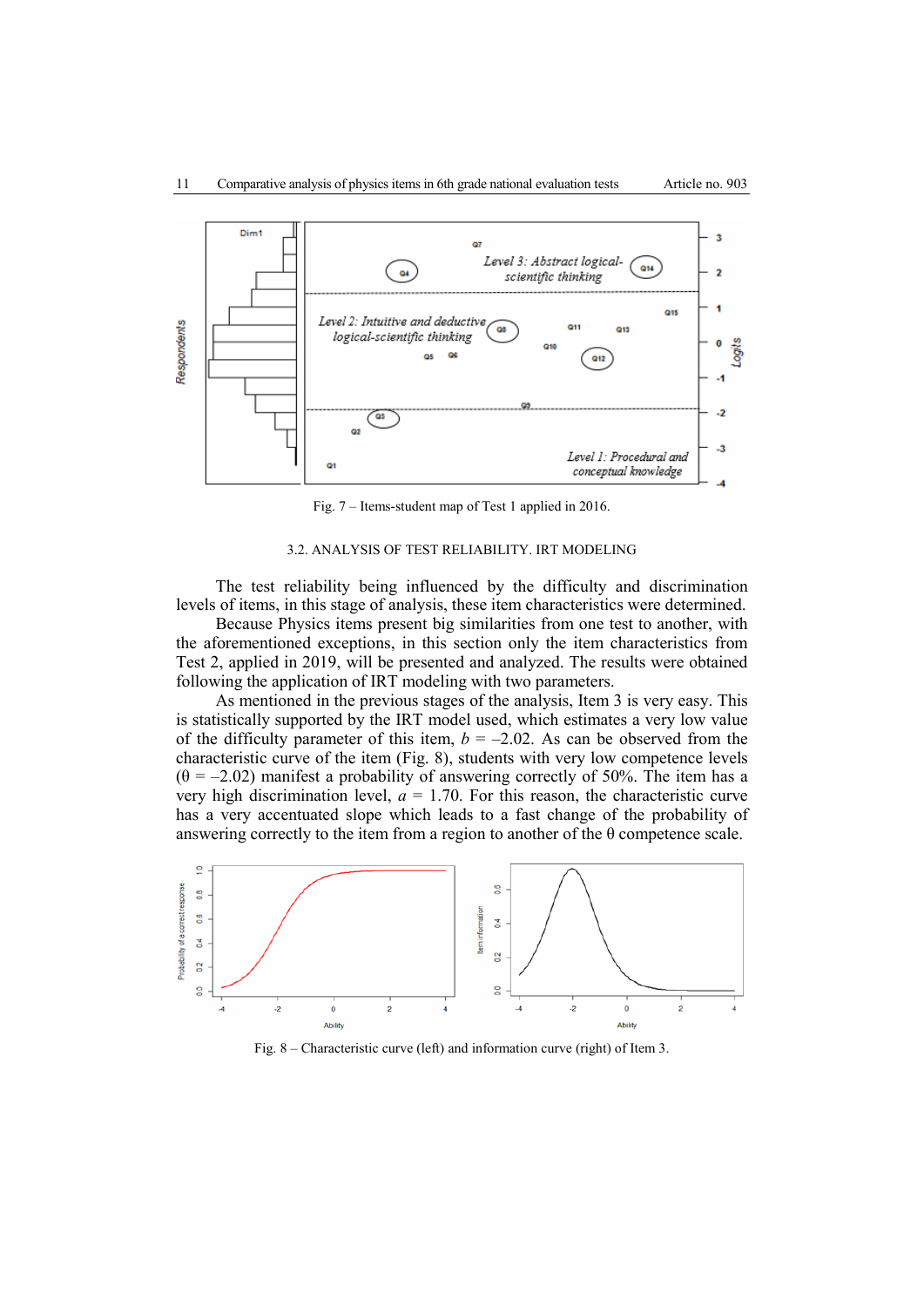| 903<br>Article no. | Stefan<br>P<br>-<br>$\mathbf{D}$ |  |
|--------------------|----------------------------------|--|
|                    |                                  |  |

For students whose competence level  $\theta \ge -1$ , the probability of answering correctly to the item is higher than 80%. This is visible in the respondent histogram from Fig. 9 which presents that almost all students who take the test, excepting those whose competence levels are very low (Logits  $\leq -2$ ), solve the item, that is, they associate the symbol of the length measurement unit with the measurement unit of this quantity. The very high power of the item discrimination determines a very high value of the item's informational curve maximum and its narrow relevance interval, centered on the value  $\theta = -2.02$  (Fig. 8). This means that the item can make estimations of the students' competence level, with a very low level of error, but for the students with very low competences (Fig. 9).



Fig. 9 – Physics items correlation-respondents. Test 2 from 2019.

Item 8 has a low level of difficulty,  $b = -1.55$ , which places it the area of easy items, having a high discrimination power  $a = 1.29$  (Fig. 10). This means that the item allows the determination of students' competence level, with a low level of error but in its relevance interval. In the case of this item, the relevance interval is centered on the value  $\theta = -1.55$ , therefore still in the area of low competence levels, but not as low as in the case of Item 3 (Fig. 9).



Fig. 10 – Characteristic curve (left) and information curve (right) of Item 8.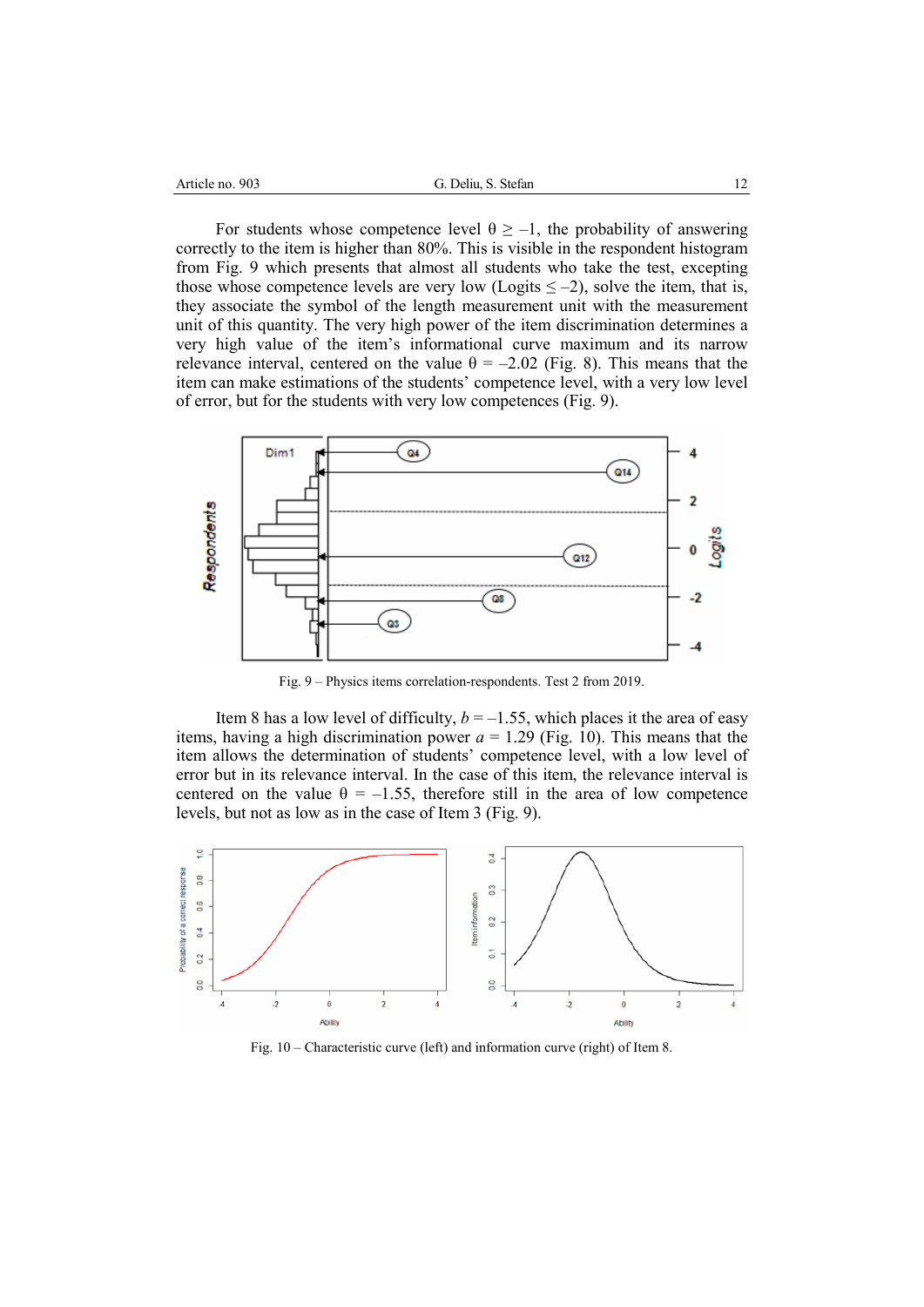Item 12 has a medium difficulty,  $b = -0.32$  and o moderate discrimination,  $a = 0.96$  (Fig. 11). This item is dedicated to students with medium competence levels. On the characteristic curve of the item there can be observed that the probability of answering correctly to the item is equal to 50% for a level θ placed in the area of medium competence levels,  $\theta = -0.32$ . The moderate discrimination power of the item makes the variation of the probability that the answer to item is correct not too accentuated from a region to another of the  $\theta$  competence levels. Another effect is a maximum of the informational function of lower value,  $I_{\text{max}} = 0.25$ , which means that the estimation of the competence levels from the relevance interval of this item is made with a bigger error than in the case of the other analyzed items.



Fig. 11 – Characteristic curve (left) and information curve (right) of Item 12.

Items 4 and 14 with difficulty levels  $b_4 = 2.16$ , respectively  $b_{14} = 1.83$  are the most difficult items of the test (Fig. 12 and Fig. 13).



Fig. 12 – Characteristic curve (left) and information curve (right) of Item 4.

Certainly, they address students with very high competence levels, being solved by very few students as it can be observed in the respondent histogram associated with this test (Fig. 9). Their discrimination powers,  $a_4 = 2.55$  and  $a_{14} = 2.29$ , are also very high. In Figs. 12 and 13, there can be observed that the probability of a correct answer to these items is null for the low and medium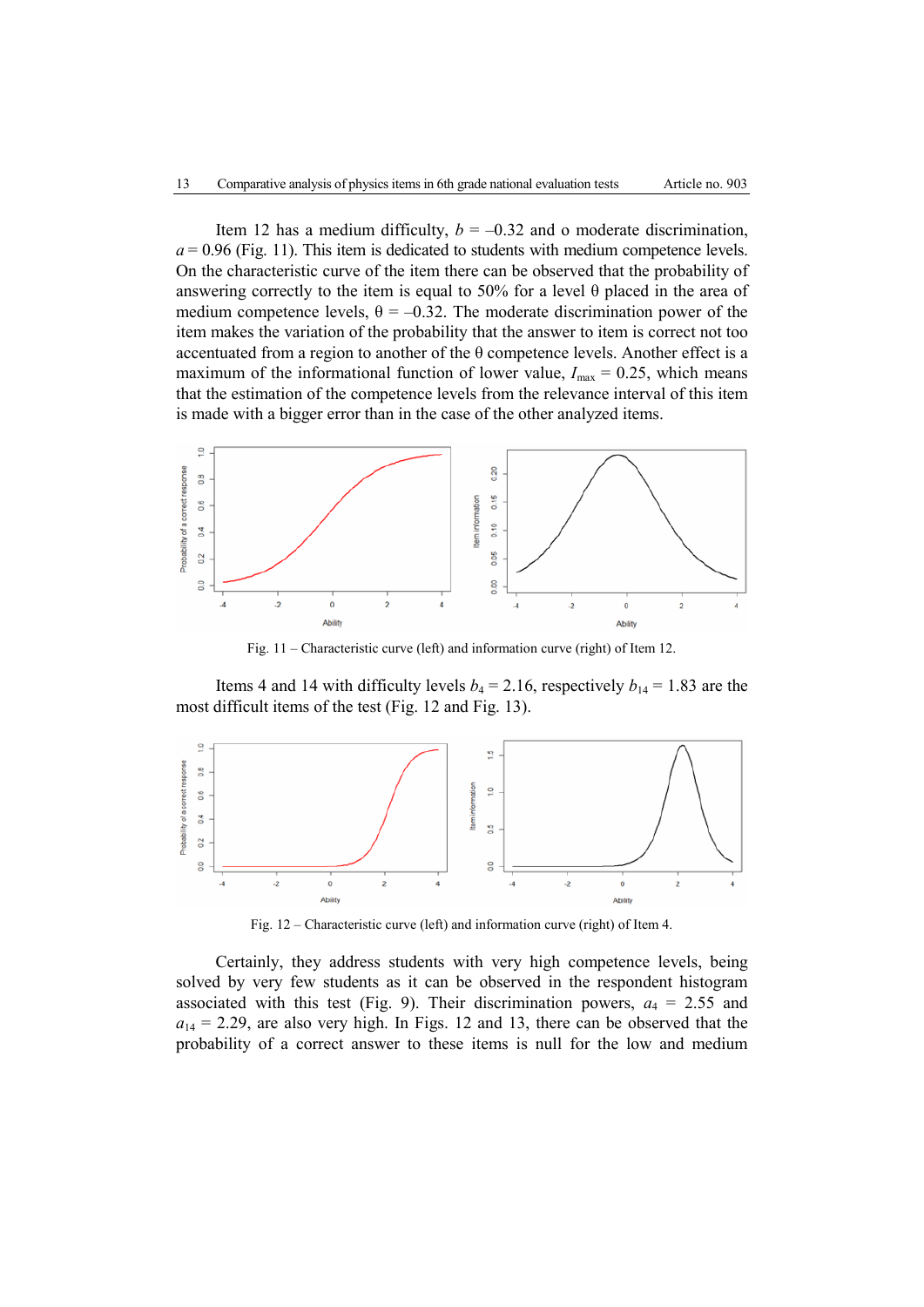competence levels, manifesting an accentuated increase from a region to another of the  $\theta$  scale, in the interval (+1.5; +4) of very high competence levels.



Fig. 13 – Characteristic curve (left) and information curve (right) of Item 14.

Thanks to their very high discrimination power, the maximums of the informational functions have very high values. Consequently, these items can be used for the estimation of very high competence levels, with a low error.

Taking into account the high and very high discrimination powers of these five items it can be said, about each item, that they are very efficient in measuring the competence levels in their relevance intervals.

However, analyzing how efficient the Physics item group contributes to the evaluation of transdisciplinary competence, logical-scientific thinking, measured by these tests, it is noted that two of the five analyzed items have very low difficulties being solved by almost every respondent student (Fig. 9). These items can bring relevant information to the teacher as an evaluator only about a very small number of students. This refers to the students whose competence level is smaller or equal with the very low difficulty level of these items. Other two items, respectively 4 and 14, have very high difficulty levels. Just like Items 3 and 8, these items can bring relevant information about a very small number of students. In this case, this refers to the students with very high competence levels, greater or equal to the very high difficulty level of these items. In the area of medium competences, where the biggest number of respondent students exists (Fig. 9), a single Physics item functions, Item 12.

### **4. CONCLUSIONS**

The conducted analyses, based on data obtained through the application of National Evaluation Tests in 6th-grade Sciences in the 2016–2019 period, showed that the tests present construct validity and the Physics items are correlated with the levels of the construct scale. CATPCA and Wright Map techniques statistically support the affiliation of these items to the three-levels of the construct scale: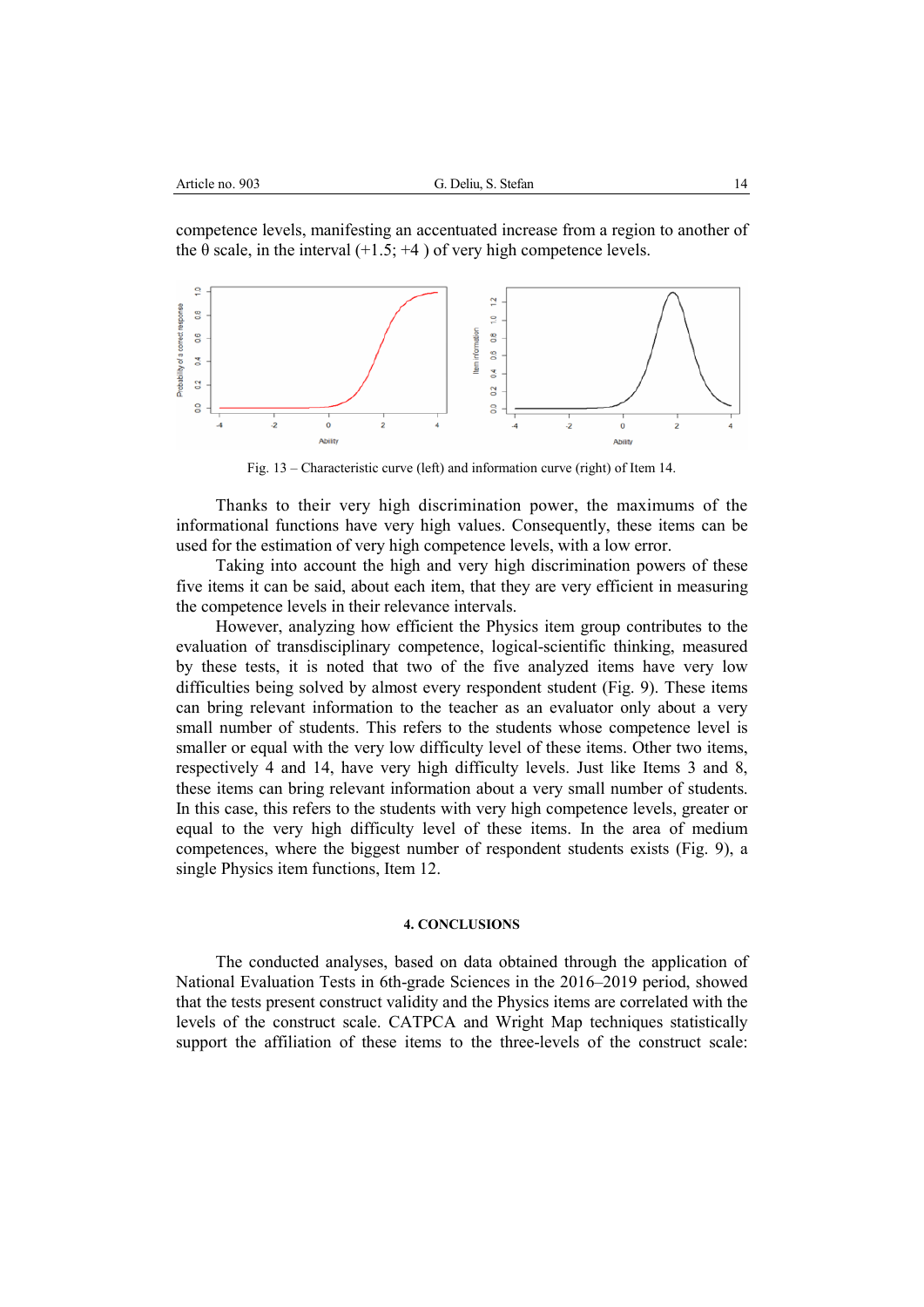procedural and conceptual knowledge, intuitive and deductive logical-scientific thinking, and abstract logical-scientific thinking.

IRT modeling shows that the Physics items from the analyzed tests have a superior discrimination power and are very efficient in measuring the θ competence levels positioned strictly in the relevance interval of the items. However, the small number of Physics items from these tests and their distribution on the construct scale do not contribute efficiently to the general picture created around the development level of the logical-scientific thinking in sixth-grade students. These image is created of the level of every test by all the test items.

Moreover, the fact that the analyzed items have a very similar structure in all the tests may lead, in the case of students, to a drop in study motivation and mechanic assimilation of some algorithms of solving, and in the case of teachers, it may lead to the conducting of some learning activities in which students mainly exercise the solving of some items of this type.

The results obtained show that the study is a useful resource not only for the Physics teachers but for all the teachers from the rest of the scientific fields, respectively Mathematics and Biology. They interpret the answers obtained by students in the National Evaluation Tests and complement the information, provided by the National Centre for Assessment and Examinations, regarding these items in the Evaluator's Guidebook with their strengths but also their limitations.

#### **REFERENCES**

- 1. C. Opariuc-Dan, *Statistică aplicată în Științele Socio-Umane. Analiza relațiilor și a diferențelor dintre variabile*, Arhip-Art, Sibiu, 2011.
- 2. N. Derbentseva, F. Safayeni and A. J. Canas, *Concept Map: Experiments on Dynamic Thinking*, Journal of Research in Science Teaching **44**, 448–465 (2007).
- 3. P. V. Engelhardt, *An Introduction to Classical Test Theory as Applied to Conceptual Multiplechoice Tests*, Getting Started in Physics Education Research **2**, 1–40 (2009).
- 4. L. Ding, R.J. Beichner, *Approaches to data analysis of multiple-choice questions*, Physical Review Special Topics Physics Education Research **5**, 020103 (2009).
- 5. R. K. Hambleton, R. W. Jones, *Comparison of Classical Theory and Item Response Theory and their applications to test development*, Educational Measurement: Issues and Practice **12**, 38–47 (1993).
- 6. G. Deliu, C. Miron and C. Opariuc-Dan, *Item Dimensionality Exploration by Means of Construct Map and Categorical Principal Components Analysis*, Journal Baltic of Science Education **18**, 209–225 (2019).
- 7. CNEE, *Raport Național Matematică și Științe Analiza rezultatelor înregistrate la Evaluarea Națională la finalul clasei a VI-a (ENVI) 2016.* Retrieved April 25, 2019, from http://rocnee.eu/ sites/default/files/2017-09/Raport\_national\_ENVI\_2016\_Mate\_stiinte.pdf
- 8. CNEE, *Raport Național Matematică și Științe Analiza rezultatelor înregistrate la Evaluarea Națională la finalul clasei a VI-a (ENVI) 2017.* Retrieved April 25, 2019, from http://rocnee.eu/ sites/default/files/2017-12/Raport\_national\_ENVI\_2017\_Mate\_stiinte.pdf